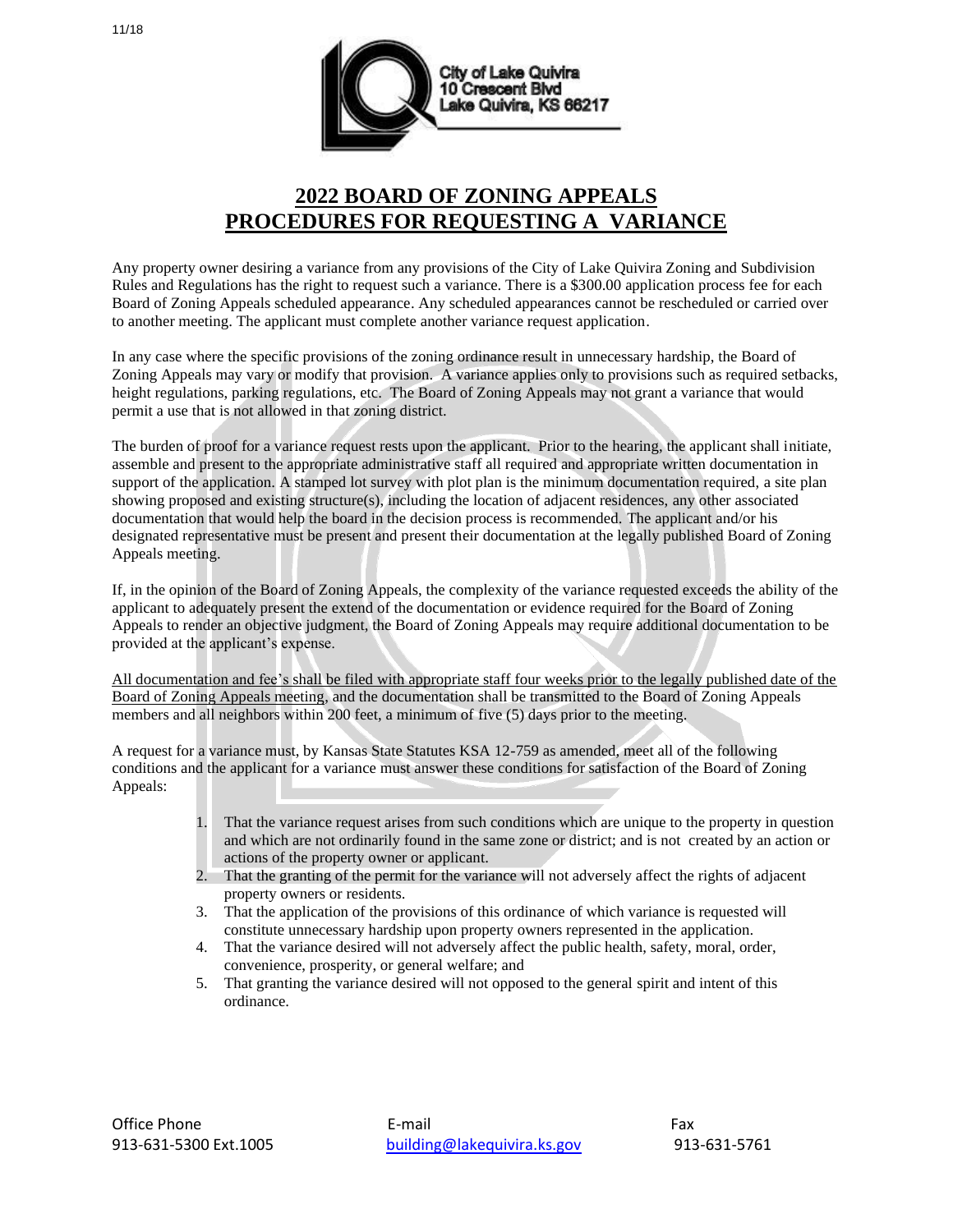

### **SETBACK REQUIREMENTS**

See the City of Lake Quivira Zoning and Subdivision Regulations for full requirements. The setbacks listed below are for R-1,R-2 & R-3 zoning districts only. If you have other than a R-1, R-2, or R-3, please contact the Building Officials office for proper setbacks. (ORD #253)

**FRONT YARD SETBACK**: THE DISTANCE BETWEEN ANY FRONT LOT LINE AND FRONT YARD SETBACK LINE. The front yard setback line shall be a line inside the lot and parallel to the front line, running from lot line to lot line (generally side lot line to side lot line). The area between the front lot line and the front yard setback line shall be the required front yard. Lots with more than one front yard lot line, such as corner lots, shall have a front yard setback for each front lot line**. R-1 R-2 &R-3 = 40' Minimum**

**SIDE YARD SETBACK**: THE DISTANCE BETWEEN THE SIDE LOT LINE AND THE SIDE YARD SETBACK LINE. The side yard setback line shall be a line inside the lot and parallel to the side lot line, running from setback line to setback line (generally front yard setback line to rear yard setback line). The area between the side lot line and the side yard setback line shall be the required side yard. **R-1 25% of lot width, but not less than seven (7) feet ea. side. R-2 & R-3 = 25% of lot width, but not less than eighteen (18) feet ea. side.** 

**REAR YARD SETBACK**: THE DISTANCE BETWEEN ANY REAR LOT LINE (if any) AND THE REAR YARD SETBACK LINE. The rear yard setback line shall be a line inside the lot and parallel to the rear lot line, running from lot line to lot line (generally side lot to side lot line). The area between the rear lot line and the rear setback line shall be the required rear yard. Lots with no rear lot line shall have no required rear yard. **R-1= 25 Feet Minimum R-2 & R-3 = 30 Feet Minimum**

**LOT COVERAGE**: That portion of the lot area covered by structures, including but not limited to accessory structures, such as porches, patios, decks, pools, and tennis courts, but not driveways, sidewalks, and parking areas. **R-1= 30% Maximum**. **R-2 = 25% Maximum and R-3 = 20% Maximum**

**BUILDING HEIGHT**: The vertical distance measured from the average elevation of the proposed finished grade at the front of the building to the highest point on the roof, exclusive of chimneys. **35 Feet Maximum.**

# **DISTRICTS:**

### **R-1 R-2 R-3**

Both sides yards shall not be less than 25% Both sides yards shall not be less than 25% Both sides yards shall not be less than 25% of the width of the lot, but not less than of the width of the lot, but not less than Of the width of the lot, but not less than

Section 5 Section 5 Section 5 Section 5 Section 5 Section 5 Section 5 Section 5 1. R-1 2. R-2 3. R-3 B. Maximum building height – 35' B. Maximum building height – 35' B. Maximum building height – 35' E. Maximum Lot Coverage 30% E. Maximum Lot Coverage 25% E. Maximum Lot Coverage 20% F. Minimum Front Yard Setback 40' F. Minimum Front Yard Setback 40' F. Minimum Front Yard Setback 50' 7' on each side. 18' on each side. 18' on each side.

G. Minimum Side Yard Setback: Total of G. Minimum Side Yard Setback: Total of G. Minimum Side Yard Setback: Total of H. Minimum Rear Yard Setback – 25' H. Minimum Rear Yard Setback – 30' H. Minimum Rear Yard Setback – 30'

Office Phone **E-mail** E-mail **E-mail E-mail** Fax 913-631-5300 Ext.1005 [building@lakequivira.ks.gov](mailto:building@lakequivira.ks.gov) 913-631-5761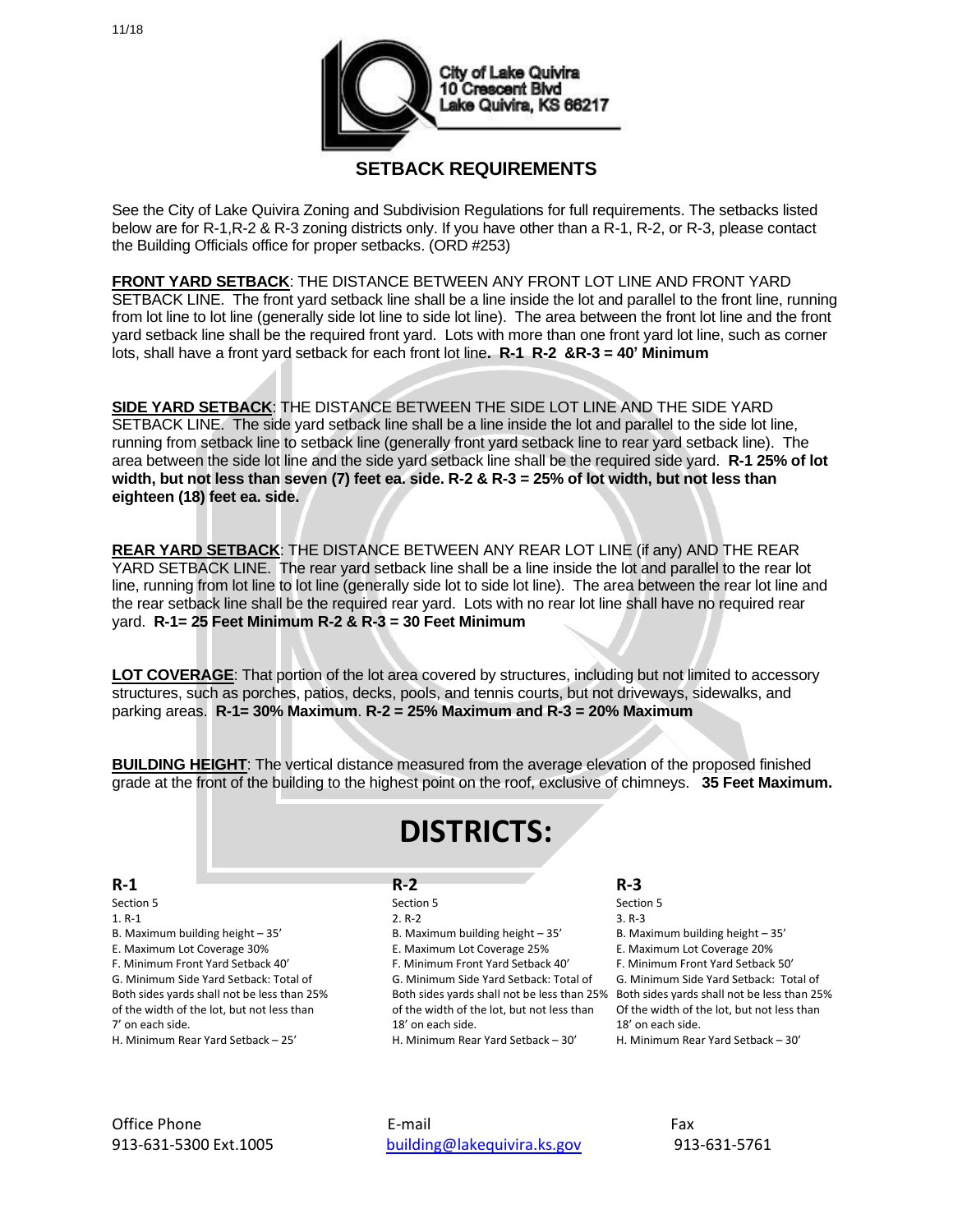

2022 Meeting Schedule City of Lake Quivira Board of Zoning Appeals Meetings are at 6:00 p.m. on the days listed below at City Hall, 10 Crescent Blvd. **\*\* PLEASE NOTE: ZONING APPEALS APPLICATION, PLANS, SUPPORTIVE DOCDUMENTATION, AND BZA FEE ARE DUE FOUR WEEKS PRIOR TO THE NEXT MEETING.\*\***

**January BZA Meeting Tuesday, January 11th** Application due by Dec. $14<sup>th</sup>$ 

**February BZA Meeting** Application due by Jan.11<sup>th</sup>

**March BZA Meeting** Application due by Feb. 8<sup>th</sup>

**April BZA Meeting Tuesday, April 12th** Application due by Mar. 8<sup>th</sup>

**May BZA Meeting** Application due by Apr. 12<sup>th</sup>

**June BZA Meeting** Application due by May 9<sup>th</sup>

**July BZA Meeting Tuesday, July 12th** Application due by Jun.14th

**August BZA** Meeting Application due by Tuesday, Jul 12<sup>th</sup>

**September BZA Meeting** Application due by Tuesday, Aug. 9<sup>th</sup>

**October BZA** Meeting Tuesday, October 11<sup>th</sup> Application due by Tuesday, Sept. 13<sup>th</sup>

**November BZA Meeting** Application due by Tuesday, Oct. 11<sup>th</sup>

**December BZA Meeting Tuesday, December 13<sup>th</sup>** Application due by Tuesday, Nov. 8<sup>th</sup>

**Tuesday, February 8th** 

**Tuesday, March 8th** 

**Tuesday**, May 9<sup>th</sup>

**Tuesday, June 14th** 

**Tuesday, August 9th** 

**Tuesday, September 13th** 

**Tuesday, November 8th** 

Office Phone **E-mail** E-mail **E-mail E-mail** Fax 913-631-5300 Ext.1005 [building@lakequivira.ks.gov](mailto:building@lakequivira.ks.gov) 913-631-5761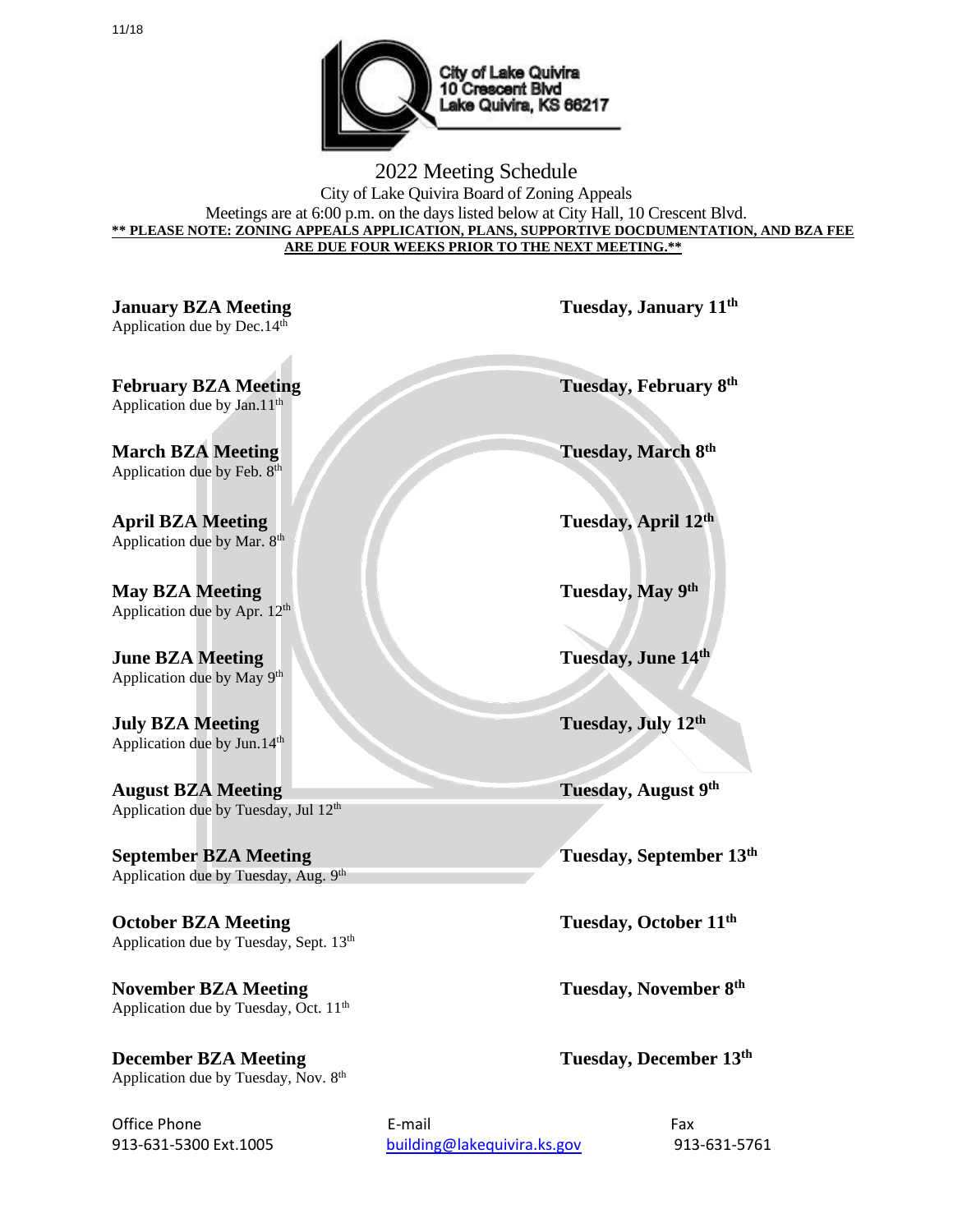

### **BOARD OF ZONING APPEALS APPLICATION FOR REQUESTING A VARIANCE**

**Please Print**

|                               |                                                         | Address of Requested Variance                                                                                |  |  |
|-------------------------------|---------------------------------------------------------|--------------------------------------------------------------------------------------------------------------|--|--|
| (bottom of page #2).          |                                                         | Specific section(s) of Zoning and Subdivision Rules and Regulations from which a variance is being requested |  |  |
| Reason for request:           |                                                         |                                                                                                              |  |  |
| Lot Measurements from survey: |                                                         |                                                                                                              |  |  |
|                               |                                                         | Front Width: Rear Width: Rear Width: Total Lot Square Ft:<br>Home Plot                                       |  |  |
|                               |                                                         |                                                                                                              |  |  |
| <b>Setback Requested:</b>     |                                                         |                                                                                                              |  |  |
| Front Yard                    |                                                         |                                                                                                              |  |  |
| Side Yard                     |                                                         | Side Yard Lot %                                                                                              |  |  |
|                               |                                                         | Distance between proposed structure and adjacent residences:                                                 |  |  |
|                               | Front yard setback of adjacent residences: ____________ |                                                                                                              |  |  |
|                               |                                                         | Date: $\overline{\phantom{a}}$                                                                               |  |  |

Office Phone **E-mail** E-mail **E-mail** E-mail **Fax** 

913-631-5300 Ext.1005 [building@lakequivira.ks.gov](mailto:building@lakequivira.ks.gov) 913-631-5761